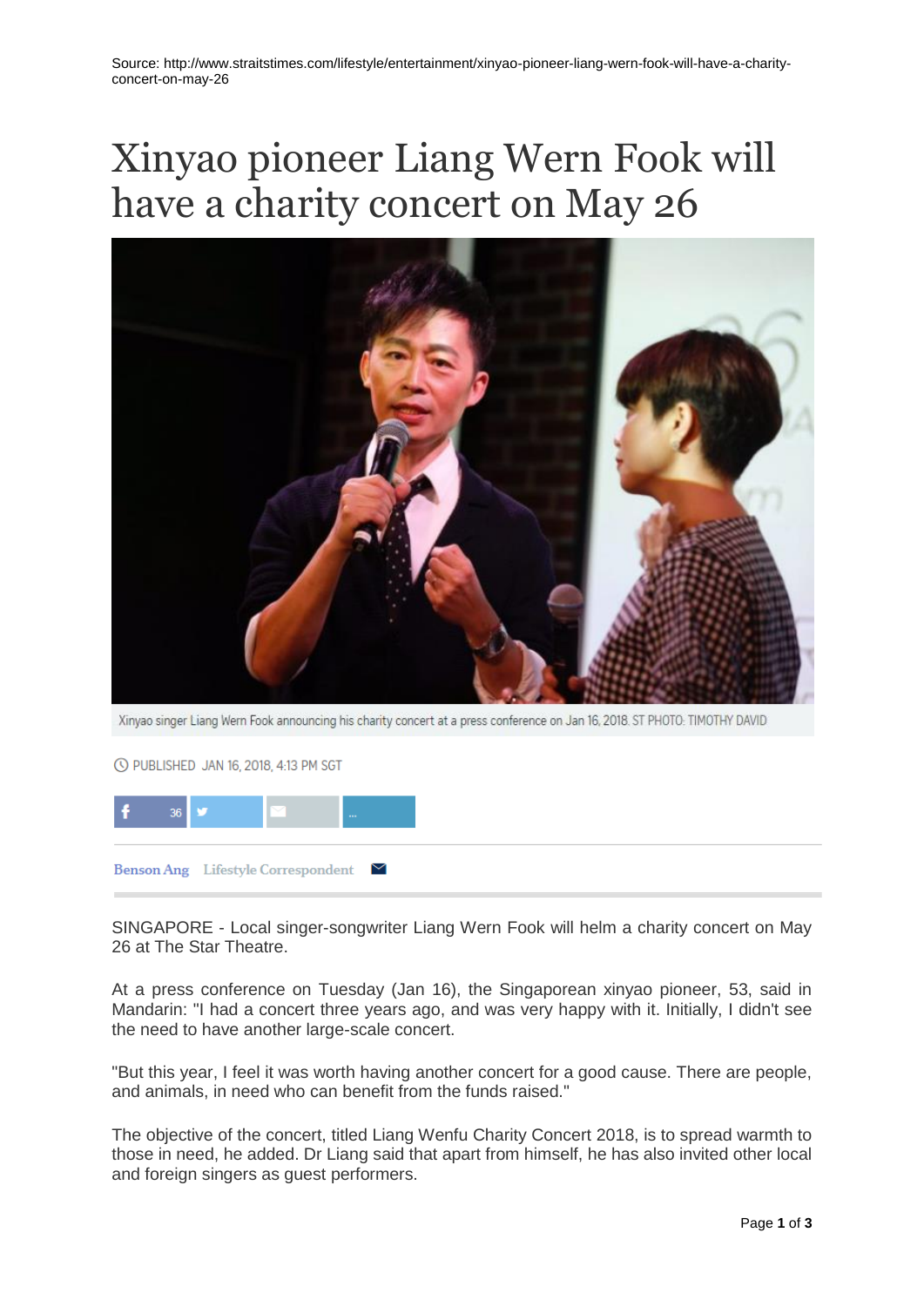Source: http://www.straitstimes.com/lifestyle/entertainment/xinyao-pioneer-liang-wern-fook-will-have-a-charityconcert-on-may-26

All ticket sale proceeds and funds raised will be donated to charities and non-profit organisations.

Forty per cent will go to the Public Free Clinic Society, which runs five free TCM clinics here, and another 40 per cent will go to HCA Hospice Care, the largest provider of home hospice care in Singapore.

Ten per cent will be donated to Voices for Animals, an animal welfare group actively involved in the rescue of dogs, cats, rabbits, hamsters and other domesticated pets, while the remaining 10 per cent will go to Save Our Street Dogs (SOSD) Singapore, a Singapore-based organisation dedicated to rescuing, rehabilitating and rehoming stray and abandoned dogs.



Dr Liang, a Cultural Medallion winner, is known for his hit songs including Friendship Forever and Love's Refuge. He has also written hits for Cantonese and Mandarin pop stars such as Jacky Cheung, Andy Lau, Kit Chan and Stefanie Sun.

In 2015, he presented his first solo concert at The Star Theatre, for which tickets sold out in six hours, a first in Singapore for a local musician.

A second show was added due to popular demand, for which tickets were snapped up in less than two weeks.

In 2016, he released his first album of original material in 24 years, titled I Hear The Sound Of Dawn. He also penned a new song, Rainbow In Our Hearts, for last year's Chingay parade.

Mr Seow Ser Fatt, 58, president of Public Free Clinic Society, said: "We are very grateful for this support. With it, we will be able to provide more TCM services to those who need it."

Dr Tan Poh Kiang, 51, president of HCA Hospice Care, added: "We serve about 3,700 families every year, providing free services such as home-visits, grief counselling and more.